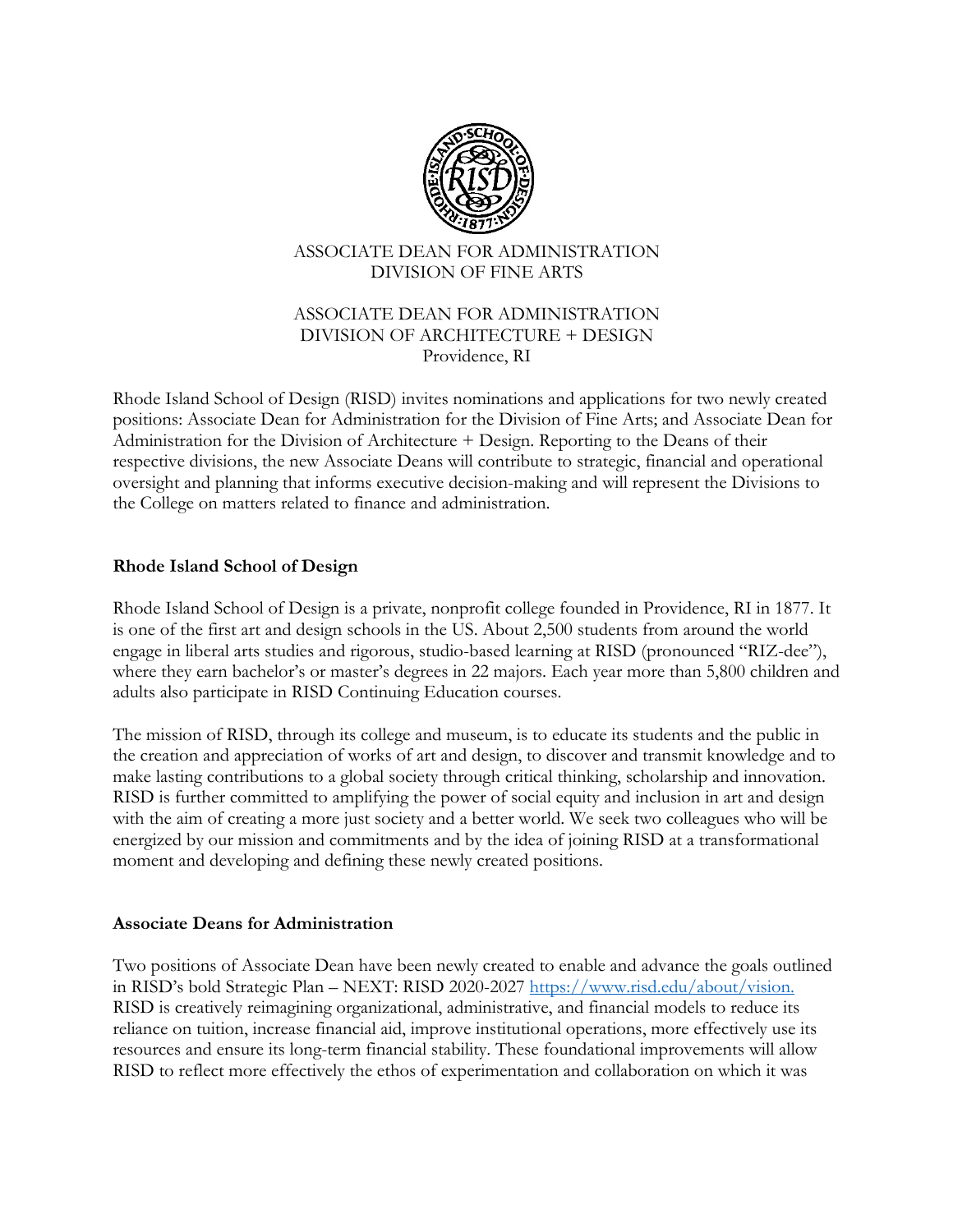founded, bringing its educational approach and creative practices to bear on today's most critical social, political and environmental challenges.

As the senior administrative officers for their respective Divisions, the Associate Deans will work closely with their respective Deans to provide leadership and direction by creating and implementing policies and procedures that promote and sustain effective and efficient operations, ensure collegial partnerships, and deliver the highest level of service.

The Associate Deans will manage divisional operating budgets, equipment budgets, technology, and space allocations, ensuring the principles of equal access to resources and opportunities. Additionally, they will be responsible for the direction and leadership of the Division's administrative personnel, including academic coordinators, divisional technicians, and divisional IT coordinators.

The Associate Deans are responsible for coordinating with **RISD's** central administrative and financial offices including Facilities, Enrollment Management, HR, Finance, Information Technology Services, Academic Budgets and Resources, and Academic Administration, and for building and fostering positive relationships with institutional stakeholders across the RISD community by demonstrating respect and inclusivity.

## **The Associate Dean for Administration – Fine Arts**

The Associate Dean serves as the chief administrative officer for the Division of Fine Arts. The Division has ten departments: Ceramics; Film/Animation/Video; Glass; Illustration; Jewelry + Metalsmithing, Painting; Photography; Printmaking; Sculpture; and Textiles. There are 899 students, 61 full-time faculty, 26 academic staff, and 143 part-time faculty. The annual budget is approximately

\$15.3 million.

# **The Associate Dean for Administration – Architecture + Design**

The Associate Dean serves as the chief administrative officer for the Division of Architecture + Design. The Division has seven departments: Apparel Design; Architecture; Furniture Design, Graphic Design; Industrial Design; Interior Architecture; and Landscape Architecture. There are 1107 students, 71 full-time faculty, 26 academic staff, and 194 part-time faculty. The annual budget is approximately \$17.2 million.

### **Specific Areas of Responsibility**

1. Administration

- Monitor compliance with contracts, policies and procedures for the Division and its Departments and make recommendations as appropriate.
- Provide executive, and analytical support to the Dean; provide advice and input on strategic planning, priority setting, and resource allocation.
- Working closely with the Director, Institutional Data & Research Services, oversee data collection and analysis for reporting to internal and external constituencies to support accreditation and academic program review, and for long and short-term resource planning and decision making.
- Working with the offices of Enrollment, Admissions, and Registrar, use student data to project resource needs and inform budget planning.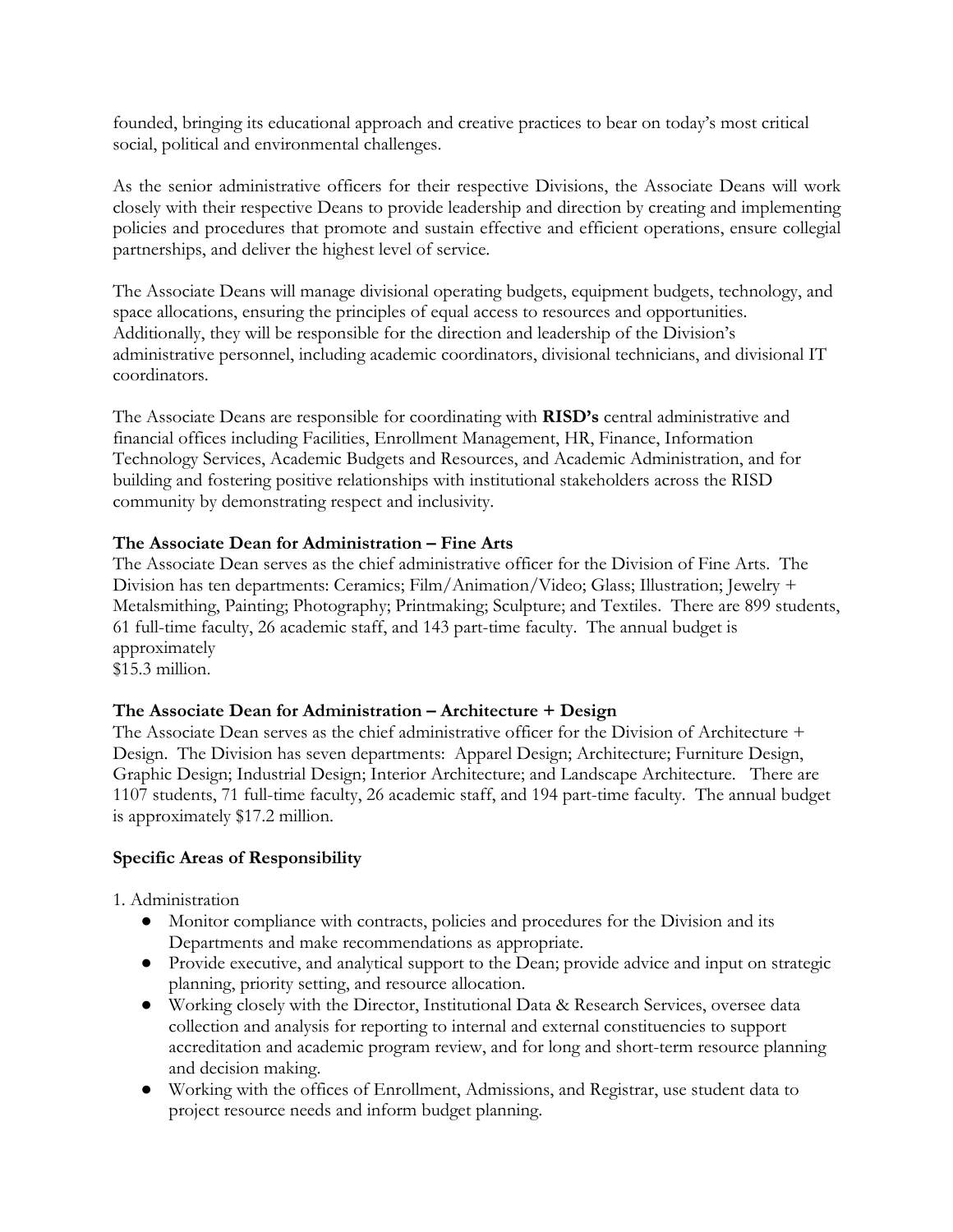- Supervise and evaluate department staff. Ensure department staffing (coordinators and technicians) levels, skills and resources are available to meet operational needs and college initiatives. Oversee orientation, onboarding and professional development for new hires and existing staff and providing access to necessary materials, resources, systems and trainings.
- Represent the Division and its Departments on college issues related to administration and administrative policies and procedures.

## 2. Finance

- Synthesize and analyze financial information and trends, develop and maintain multi-year financial planning model for divisional funds (encompassing all funding sources), and provide alternatives to inform effective decision-making and planning.
- Working closely with the Director, Academic Budgets and Resources (ABR), oversee operating budgets, equipment budgets, and other divisional resources. Collaborate with the Director, ABR, during the budget development process, and manage and prioritize requests for changes to departmental resource allocations.
- Manage and oversee expense approvals and student employment for divisional Departments and Programs.
- Oversee funds management to ensure available funds are used as planned, including budget vs. actual reviews, allocation of funds to departments in accordance with the policies of the Dean, and allocation of funds appropriately to meet long-term planning goals.
- Ensure compliance with restrictions on gift, endowed and grant funds.
- 3. Facilities and IT
	- Responsible for the overall planning, programming and policy development for the use of divisional facilities, equipment, and spaces, in close collaboration with RISD Facilities Services as well as department heads, technicians and the Registrar's Office, ensuring equitable access.
	- Oversee and ensure equipment maintenance and replacement schedules/planning, with Academic Budgets and Planning office. Coordinate safety protocols and standards centrally with the office of EH&S.
	- Develop and oversee the Division's IT and shop plans, with input from IT and technicians, and integrate the divisional investments with college-wide strategic projects and priorities.

# **Qualifications**

- Graduate degree or equivalent combination of education and experience in a higher education institution.
- Minimum of five years relevant experience, including a minimum of 3 years management experience
- Demonstrated ability to provide supervisory leadership and project management in an academic environment.
- Demonstrated commitment to working successfully with individuals representing diverse backgrounds, circumstances, and perspectives.
- Strong financial and data analysis skills with the ability to synthesize and analyze data for meaningful action
- Commitment to prioritizing inclusivity, diversity and equity in executing key responsibilities.